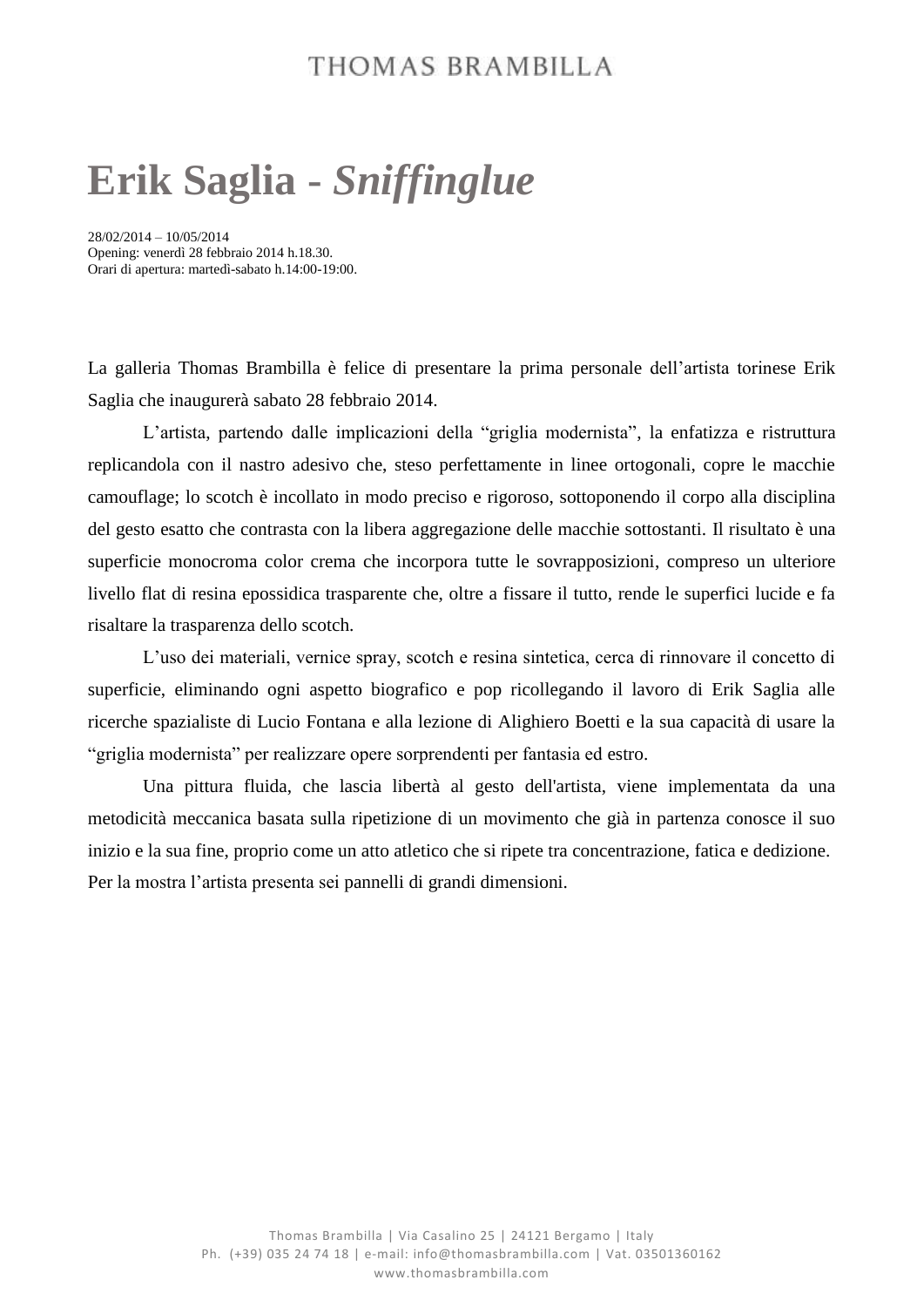### THOMAS BRAMBILLA

# **Erik Saglia -** *Sniffinglue*

28/02/2014 – 10/05/2014 Opening: Friday 28 February 2014 h 6.30 pm. Opening hours: Tuesday – Saturday h 2-7pm.

Thomas Brambilla gallery is proud to present the first solo show by the Italian artist Erik Saglia from Turin, which opens on February  $28<sup>th</sup>$ .

The artist, starting with the implications of the "modernist grid", emphasizes and restructures it replicating it with adhesive tape, that, perfectly laid in orthogonal lines, covers the camouflage spots; the tape is stuck in a precise and rigorous way, submitting the body to the discipline of the exact gesture that contrasts with the free aggregation of the spots below. The result is a cream colored monochrome surface that incorporates all the overlays, including an extra flat layer of transparent epoxy resin which, in addition to fix everything, makes the surfaces shining and highlights the tape's transparency.

The use of materials, spray paint, tape and synthetic resin, seeks to renew the concept of surface, deleting every biographical and pop aspect reconnecting the work by Erik Saglia to the Spatialist research by Lucio Fontana and the lesson of Alighiero Boetti and his ability to use the "modernist grid" to realize works that are amazing for imagination and creativity.

A fluid painting, that leaves freedom to the gesture of the artist, is implemented by a mechanical method based on the repetition of a movement that already in the beginning knows its start and its end, just as an athletic act that is repeated among concentration, effort and dedication. For the exhibition, the artist presents six big dimension panel.